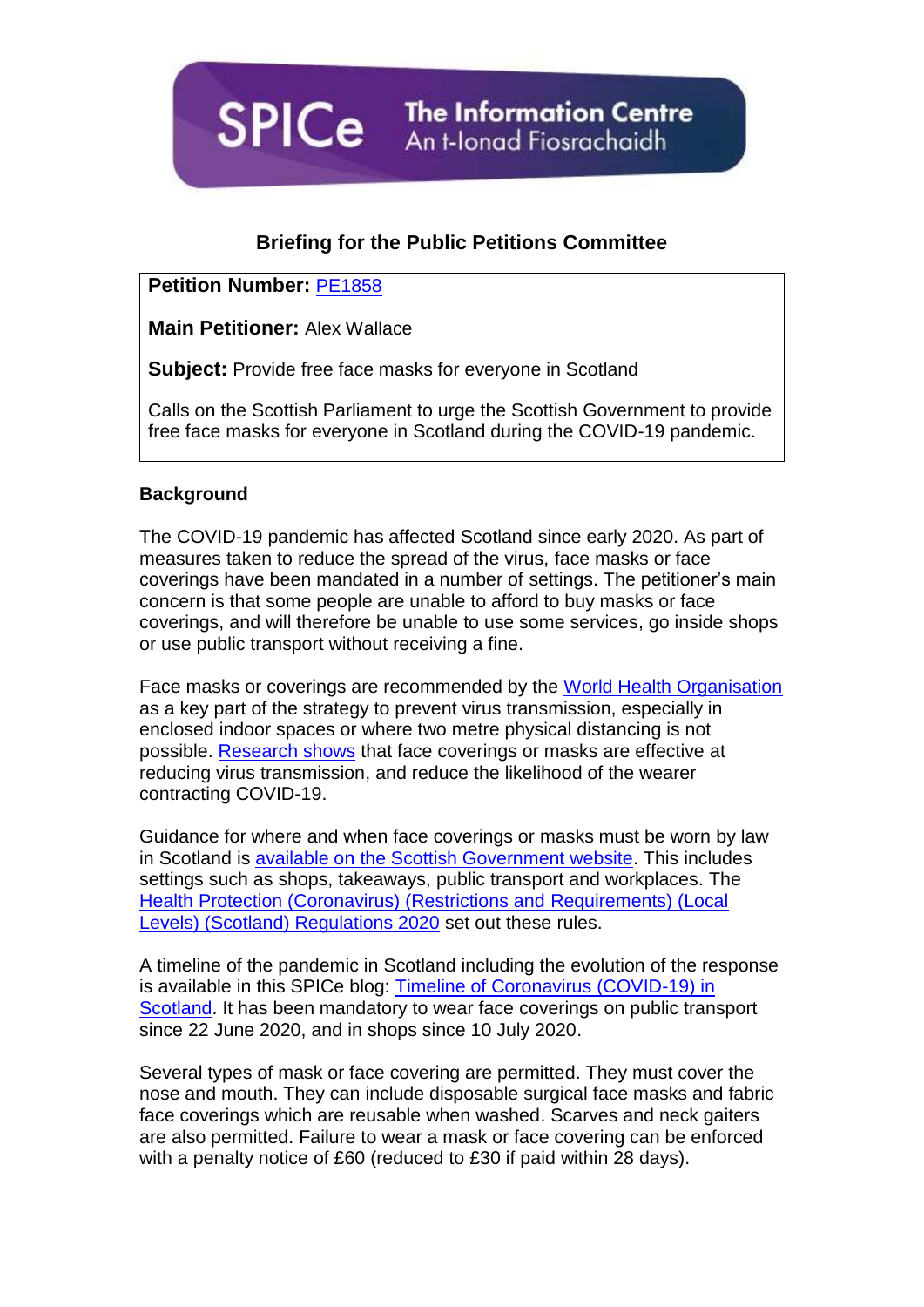There are exemptions for children under the age of five years, and those who are unable to wear masks or face coverings for medical reasons. These reasons include having a disability (including hidden disabilities such as autism, dementia or learning disabilities) which would make wearing a mask unsafe or cause severe anxiety or stress.

Reasons for exemption **do not** include experiencing mild discomfort or glasses steaming up. The full list of exemptions is [available on the Scottish](https://www.gov.scot/publications/coronavirus-covid-19-public-use-of-face-coverings/)  [Government website.](https://www.gov.scot/publications/coronavirus-covid-19-public-use-of-face-coverings/)

Those who are exempt can [request a free exemption card](http://exempt.scot/) to prove they do not need to wear a face covering or mask.

Members of the public are generally expected to provide their own mask or face covering when required, although some shops or other settings have provided customers with one.

There have been a number of examples where masks have been provided free of charge. In June 2020, [Scotrail provided passengers with free masks](https://www.scotrail.co.uk/about-scotrail/news/if-your-journey-essential-so-covering-your-face#:~:text=To%20support%20customers%2C%20face%20masks,them%2C%20and%20customers%2C%20safe.) for a limited period at major stations after the rules making them mandatory were introduced. Some schools [provide pupils with free masks](https://www.bbc.co.uk/news/uk-scotland-edinburgh-east-fife-53876475) if they do not have one or forget to bring one. Some charities working with rough sleepers, such as **Streetwork UK** in Edinburgh, said they provide masks free of charge to service users who need them.

Some countries have provided masks for free. [In April 2020, the Belgian](https://www.euronews.com/2020/04/25/belgian-government-pledges-free-masks-for-everyone-as-part-of-its-covid-19-lockdown-exit-s)  [government](https://www.euronews.com/2020/04/25/belgian-government-pledges-free-masks-for-everyone-as-part-of-its-covid-19-lockdown-exit-s) pledged to issue everyone in Belgium with a free fabric face covering as part of their lockdown easing plan. In France, people who are at greater risk from COVID-19, and those in receipt of some state benefits, [are](1.%09https:/www.thelocal.fr/20200903/explained-who-is-entitled-to-free-face-masks-in-france/)  [entitled to free masks.](1.%09https:/www.thelocal.fr/20200903/explained-who-is-entitled-to-free-face-masks-in-france/)

In Germany, more expensive medical-grade FFP2 masks are mandated in many settings such as shops and public transport. The German Government has provided people over the age of 60 years, and those with underlying health conditions, [with free FFP2 masks during winter 2020-21.](https://www.thelocal.de/20201217/where-and-how-these-risk-groups-in-germany-can-get-free-ff2p-masks/) This is reported to be costing the German government around 2.5 billion euros.

### **Scottish Government Action**

The Scottish Government has not taken any substantive action to provide free masks for everyone in Scotland.

### **Scottish Parliament Action**

The Scottish Parliament has not undertaken any significant consideration of the matters raised in this petition.